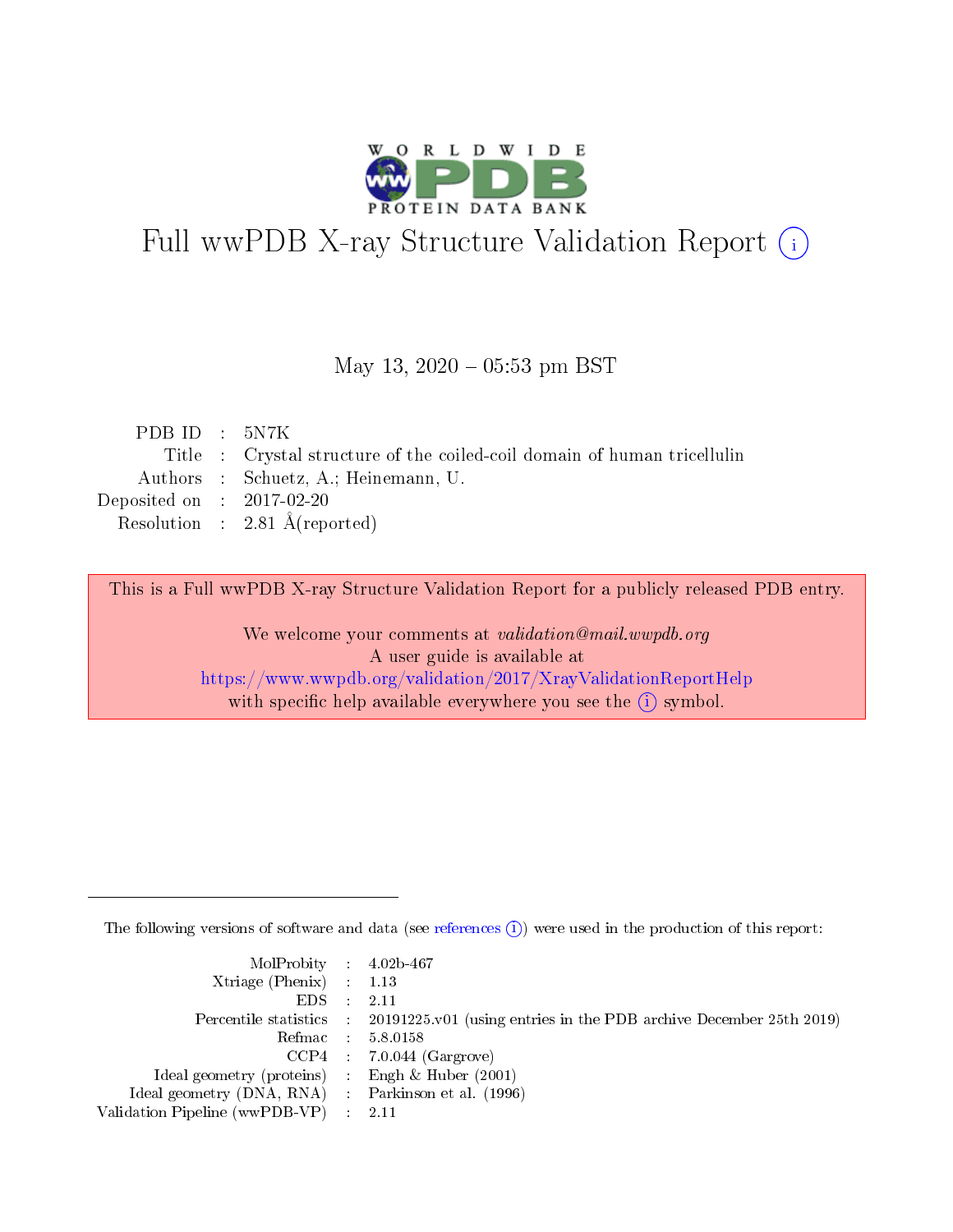# 1 [O](https://www.wwpdb.org/validation/2017/XrayValidationReportHelp#overall_quality)verall quality at a glance  $(i)$

The following experimental techniques were used to determine the structure: X-RAY DIFFRACTION

The reported resolution of this entry is 2.81 Å.

Percentile scores (ranging between 0-100) for global validation metrics of the entry are shown in the following graphic. The table shows the number of entries on which the scores are based.



| Metric                | Whole archive        | Similar resolution                                                     |  |  |
|-----------------------|----------------------|------------------------------------------------------------------------|--|--|
|                       | $(\#\text{Entries})$ | $(\#\text{Entries},\,\text{resolution}\,\,\text{range}(\textup{\AA}))$ |  |  |
| $R_{free}$            | 130704               | $3617 (2.84 - 2.80)$                                                   |  |  |
| Clashscore            | 141614               | $4060(2.84-2.80)$                                                      |  |  |
| Ramachandran outliers | 138981               | $3978(2.84-2.80)$                                                      |  |  |
| Sidechain outliers    | 138945               | 3980 (2.84-2.80)                                                       |  |  |
| RSRZ outliers         | 127900               | $3552(2.84-2.80)$                                                      |  |  |

The table below summarises the geometric issues observed across the polymeric chains and their fit to the electron density. The red, orange, yellow and green segments on the lower bar indicate the fraction of residues that contain outliers for  $>=3, 2, 1$  and 0 types of geometric quality criteria respectively. A grey segment represents the fraction of residues that are not modelled. The numeric value for each fraction is indicated below the corresponding segment, with a dot representing fractions <=5% The upper red bar (where present) indicates the fraction of residues that have poor fit to the electron density. The numeric value is given above the bar.

| Mol |        | $\boxed{\text{Chain}   \text{ Length}}$ | Quality of chain |           |    |
|-----|--------|-----------------------------------------|------------------|-----------|----|
|     | А      | 115                                     | 8%<br>84%        | 8%        | 8% |
|     | В      | 115                                     | 97%              |           |    |
|     | $\cap$ | 115                                     | $\%$<br>91%      | $\bullet$ | 7% |
|     |        | 115                                     | 95%              |           |    |

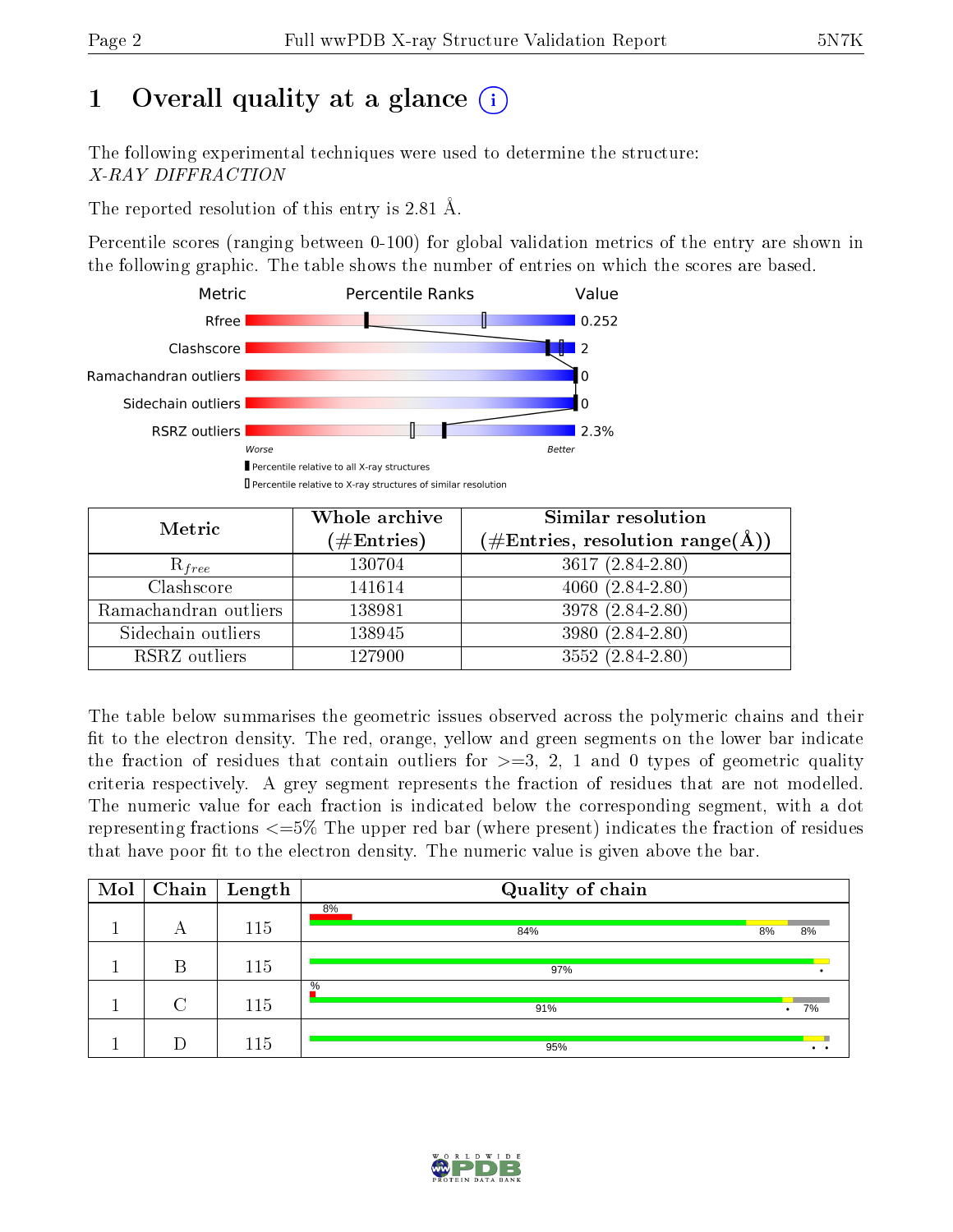# 2 Entry composition  $(i)$

There is only 1 type of molecule in this entry. The entry contains 3789 atoms, of which 0 are hydrogens and 0 are deuteriums.

In the tables below, the ZeroOcc column contains the number of atoms modelled with zero occupancy, the AltConf column contains the number of residues with at least one atom in alternate conformation and the Trace column contains the number of residues modelled with at most 2 atoms.

| Mol | Chain | Residues | Atoms |                             |     |                |    |  | $ZeroOcc \   \$ AltConf | Trace |
|-----|-------|----------|-------|-----------------------------|-----|----------------|----|--|-------------------------|-------|
|     |       | 106      | Total |                             |     |                | S  |  |                         |       |
|     |       |          | 914   | 573                         | 162 | 176            | -3 |  |                         |       |
|     | В     | 115      | Total | $\mathcal{C}_{\mathcal{C}}$ | N   |                | S  |  |                         |       |
|     |       |          | 981   | 614                         | 176 | 187            | -4 |  |                         |       |
|     |       | 107      | Total | $\mathbf C$                 | N   |                | S  |  |                         |       |
|     |       |          | 917   | 575                         | 161 | 178            | -3 |  |                         |       |
|     |       |          | Total |                             | N   |                | S  |  |                         |       |
|     | 114   | 977      | 612   | 175                         | 186 | $\overline{4}$ |    |  |                         |       |

Molecule 1 is a protein called MARVEL domain-containing protein 2.

There are 8 discrepancies between the modelled and reference sequences:

| Chain         | Residue | Modelled   | Actual | Comment        | Reference  |
|---------------|---------|------------|--------|----------------|------------|
| А             | 437     | <b>GLY</b> |        | expression tag | UNP Q8N4S9 |
| А             | 438     | <b>SER</b> |        | expression tag | UNP Q8N4S9 |
| В             | 437     | <b>GLY</b> |        | expression tag | UNP Q8N4S9 |
| Β             | 438     | <b>SER</b> |        | expression tag | UNP Q8N4S9 |
| $\mathcal{C}$ | 437     | <b>GLY</b> |        | expression tag | UNP Q8N4S9 |
| C             | 438     | <b>SER</b> |        | expression tag | UNP Q8N4S9 |
| D             | 437     | <b>GLY</b> |        | expression tag | UNP Q8N4S9 |
|               | 438     | <b>SER</b> |        | expression tag | UNP Q8N4S9 |

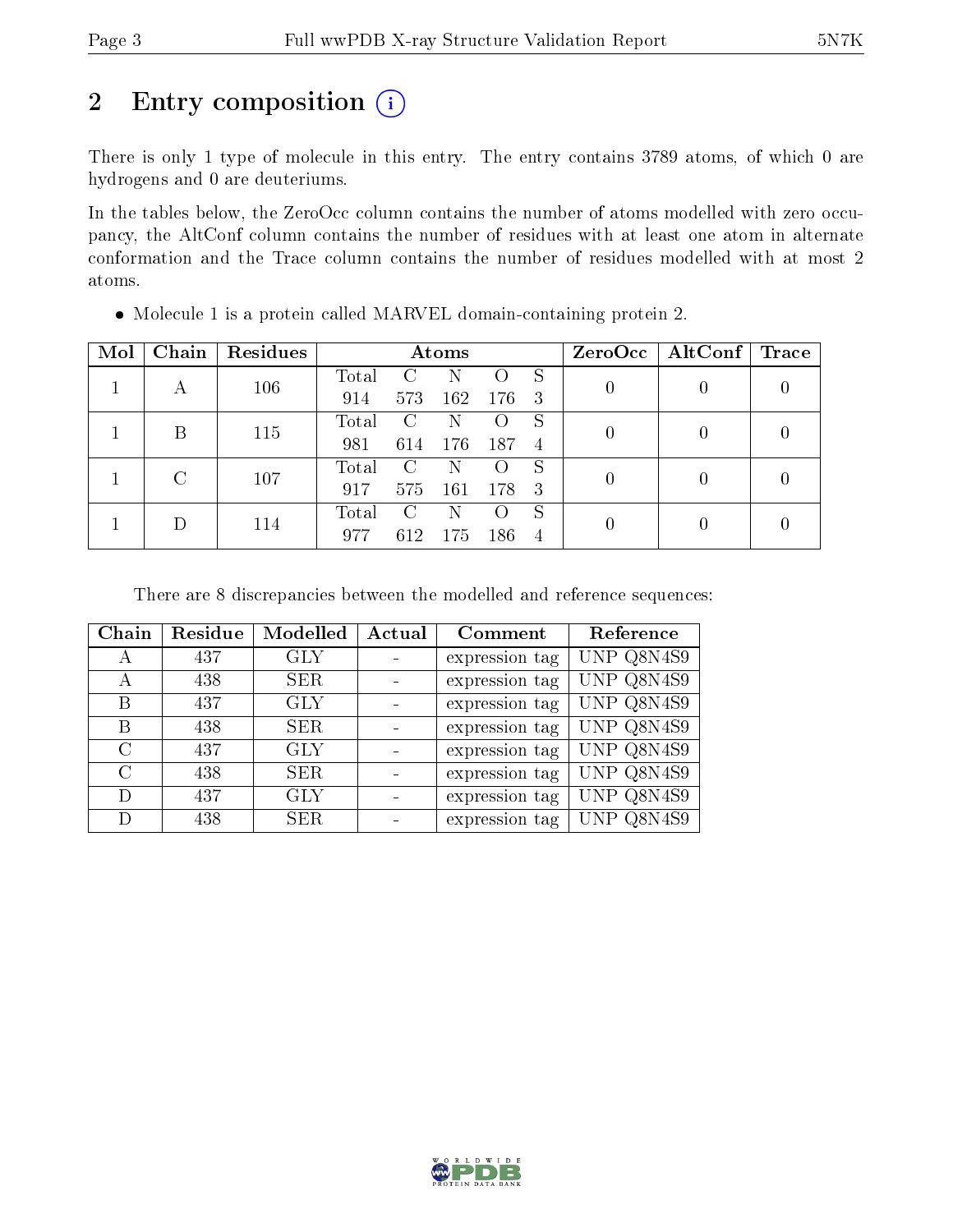## 3 Residue-property plots  $\binom{1}{1}$

These plots are drawn for all protein, RNA and DNA chains in the entry. The first graphic for a chain summarises the proportions of the various outlier classes displayed in the second graphic. The second graphic shows the sequence view annotated by issues in geometry and electron density. Residues are color-coded according to the number of geometric quality criteria for which they contain at least one outlier: green  $= 0$ , yellow  $= 1$ , orange  $= 2$  and red  $= 3$  or more. A red dot above a residue indicates a poor fit to the electron density (RSRZ  $> 2$ ). Stretches of 2 or more consecutive residues without any outlier are shown as a green connector. Residues present in the sample, but not in the model, are shown in grey.

• Molecule 1: MARVEL domain-containing protein 2





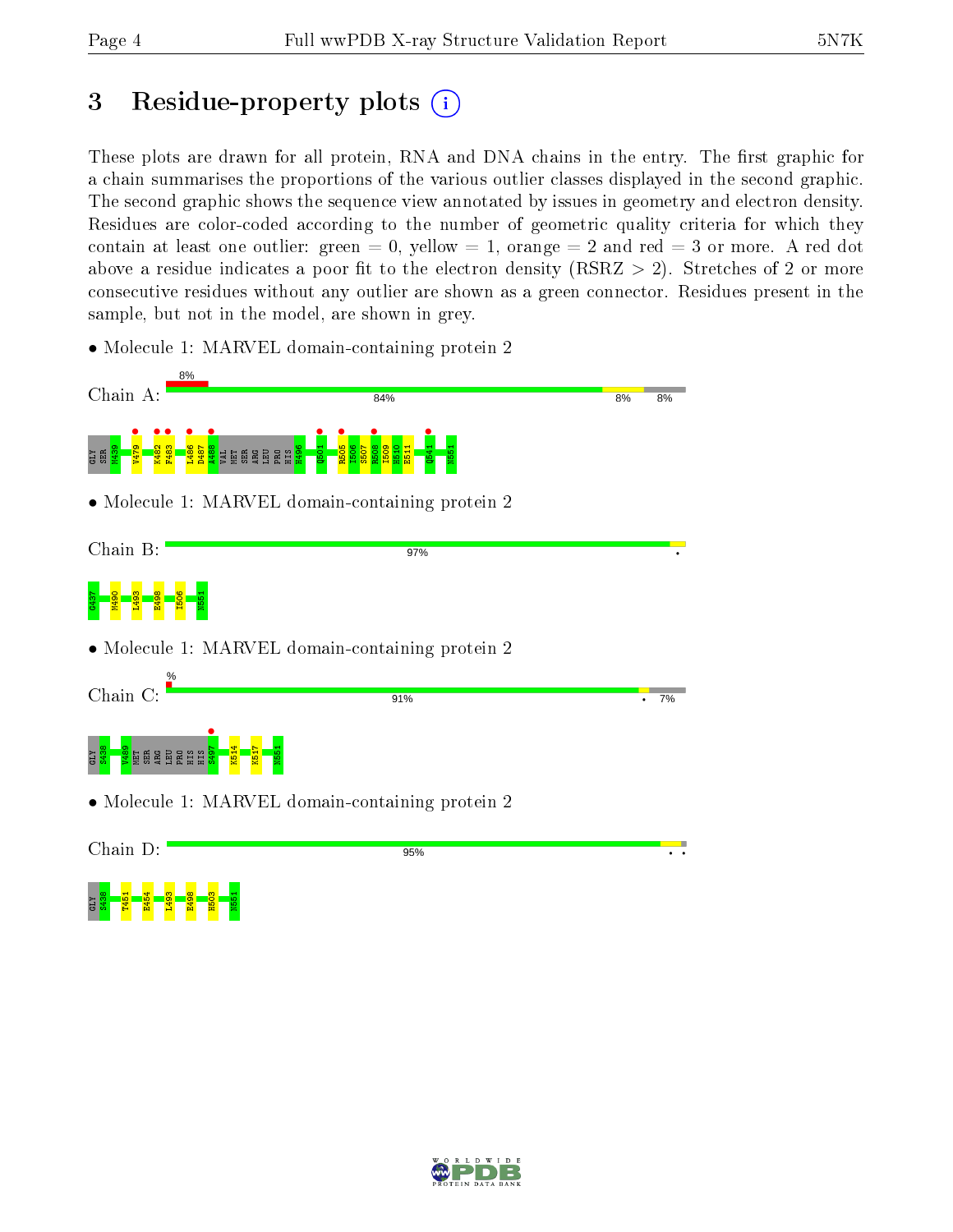# 4 Data and refinement statistics  $(i)$

| Property                                                             | Value                                            | Source     |
|----------------------------------------------------------------------|--------------------------------------------------|------------|
| Space group                                                          | P 32 2 1                                         | Depositor  |
| Cell constants                                                       | $82.62\text{\AA}$<br>188.82Å<br>$82.62\rm\AA$    |            |
| a, b, c, $\alpha,\,\beta,\,\gamma$                                   | $90.00^\circ$<br>$120.00^\circ$<br>$90.00^\circ$ | Depositor  |
| Resolution $(A)$                                                     | 47.26<br>$-2.81$                                 | Depositor  |
|                                                                      | 47.26<br>$-2.81$                                 | <b>EDS</b> |
| % Data completeness                                                  | 99.7 (47.26-2.81)                                | Depositor  |
| (in resolution range)                                                | 99.4 (47.26-2.81)                                | <b>EDS</b> |
| $R_{merge}$                                                          | 0.09                                             | Depositor  |
| $\mathrm{R}_{sym}$                                                   | (Not available)                                  | Depositor  |
| $\sqrt{I/\sigma}(I) > 1$                                             | 2.01 (at $2.81\text{\AA}$ )                      | Xtriage    |
| Refinement program                                                   | <b>BUSTER 2.10.3</b>                             | Depositor  |
|                                                                      | $0.215$ , $0.242$                                | Depositor  |
| $R, R_{free}$                                                        | 0.220<br>0.252                                   | DCC        |
| $R_{free}$ test set                                                  | 944 reflections $(5.00\%)$                       | wwPDB-VP   |
| Wilson B-factor $(A^2)$                                              | 72.0                                             | Xtriage    |
| Anisotropy                                                           | 0.513                                            | Xtriage    |
| Bulk solvent $k_{sol}(e/\mathring{A}^3)$ , $B_{sol}(\mathring{A}^2)$ | 0.30, 64.4                                       | <b>EDS</b> |
| L-test for twinning <sup>2</sup>                                     | $< L >$ = 0.50, $< L2$ > = 0.33                  | Xtriage    |
| Estimated twinning fraction                                          | $0.012$ for $-h,-k,l$                            | Xtriage    |
| $F_o, F_c$ correlation                                               | 0.95                                             | <b>EDS</b> |
| Total number of atoms                                                | 3789                                             | wwPDB-VP   |
| Average B, all atoms $(A^2)$                                         | 96.0                                             | wwPDB-VP   |

Xtriage's analysis on translational NCS is as follows: The analyses of the Patterson function reveals a significant off-origin peak that is 33.56  $\%$  of the origin peak, indicating pseudo-translational symmetry. The chance of finding a peak of this or larger height randomly in a structure without pseudo-translational symmetry is equal to 7.8416e-04. The detected translational NCS is most likely also responsible for the elevated intensity ratio.

<sup>&</sup>lt;sup>2</sup>Theoretical values of  $\langle |L| \rangle$ ,  $\langle L^2 \rangle$  for acentric reflections are 0.5, 0.333 respectively for untwinned datasets, and 0.375, 0.2 for perfectly twinned datasets.



<span id="page-4-1"></span><span id="page-4-0"></span><sup>1</sup> Intensities estimated from amplitudes.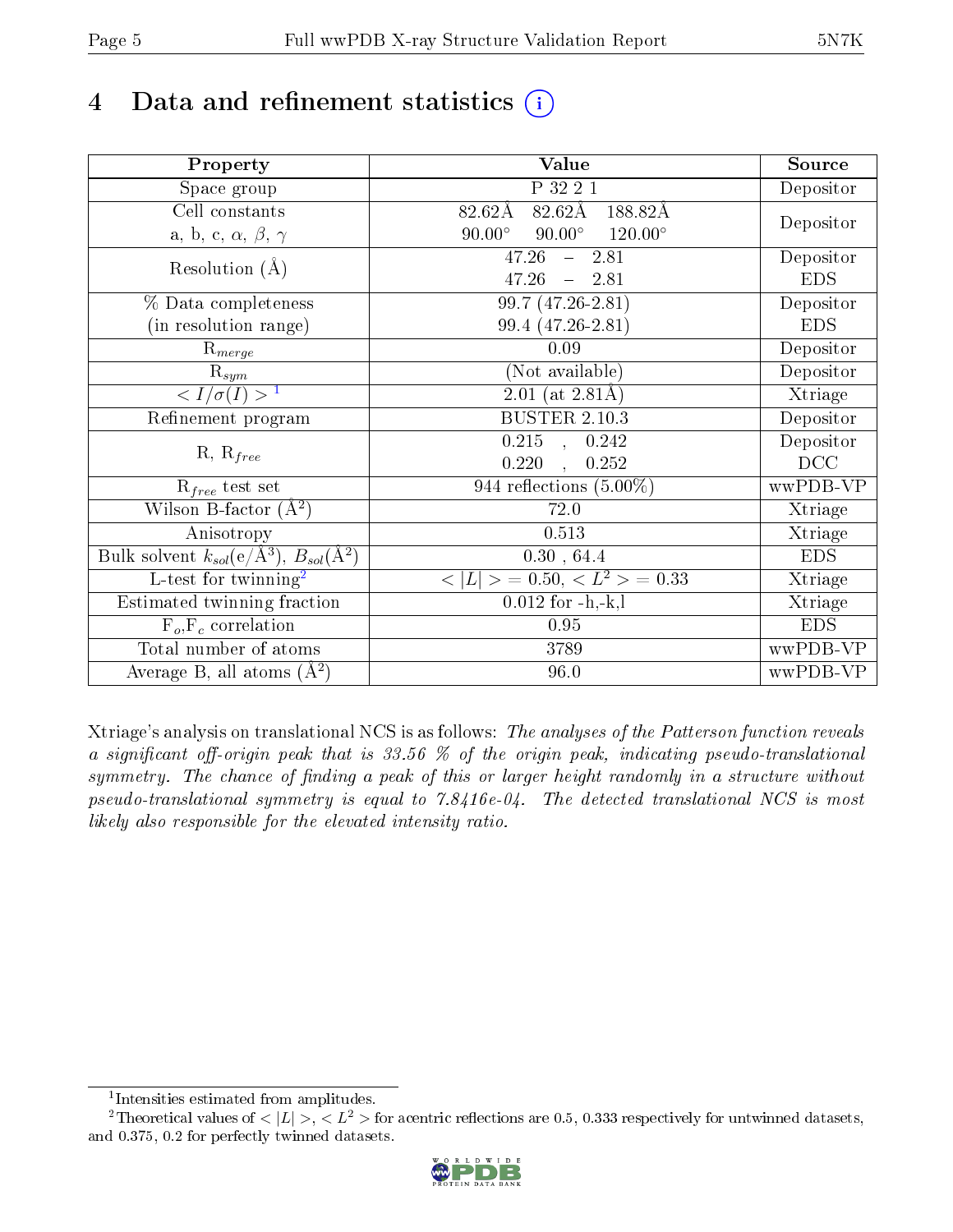## 5 Model quality  $(i)$

### 5.1 Standard geometry  $\overline{()}$

The Z score for a bond length (or angle) is the number of standard deviations the observed value is removed from the expected value. A bond length (or angle) with  $|Z| > 5$  is considered an outlier worth inspection. RMSZ is the root-mean-square of all Z scores of the bond lengths (or angles).

| Mol            | Chain  |      | <b>Bond lengths</b> | Bond angles |             |  |
|----------------|--------|------|---------------------|-------------|-------------|--|
|                |        | RMSZ | $\# Z  > 5$         | <b>RMSZ</b> | $\ Z\  > 5$ |  |
| $\overline{1}$ |        | 0.44 | 0/930               | 0.55        | 0/1240      |  |
| $\mathbf{1}$   | R      | 0.54 | $\sqrt{1000}$       | 0.62        | 0/1336      |  |
| $\mathbf{1}$   | $\cap$ | 0.51 | 0/932               | 0.58        | 0/1243      |  |
| $\mathbf{1}$   | $\Box$ | 0.54 | 0/996               | 0.60        | /1331       |  |
| All            | Αll    | 0.51 | 3858                | 0.59        | 5150        |  |

There are no bond length outliers.

There are no bond angle outliers.

There are no chirality outliers.

There are no planarity outliers.

### 5.2 Too-close contacts  $\overline{()}$

In the following table, the Non-H and H(model) columns list the number of non-hydrogen atoms and hydrogen atoms in the chain respectively. The H(added) column lists the number of hydrogen atoms added and optimized by MolProbity. The Clashes column lists the number of clashes within the asymmetric unit, whereas Symm-Clashes lists symmetry related clashes.

|  |      | Mol   Chain   Non-H   H(model)   H(added) |      | Clashes   Symm-Clashes |
|--|------|-------------------------------------------|------|------------------------|
|  | 914  |                                           | 893  |                        |
|  | 981  |                                           | 963  |                        |
|  | 917  |                                           | 900  |                        |
|  | 077  |                                           | 960  |                        |
|  | 3789 |                                           | 3716 |                        |

The all-atom clashscore is defined as the number of clashes found per 1000 atoms (including hydrogen atoms). The all-atom clashscore for this structure is 2.

All (12) close contacts within the same asymmetric unit are listed below, sorted by their clash magnitude.

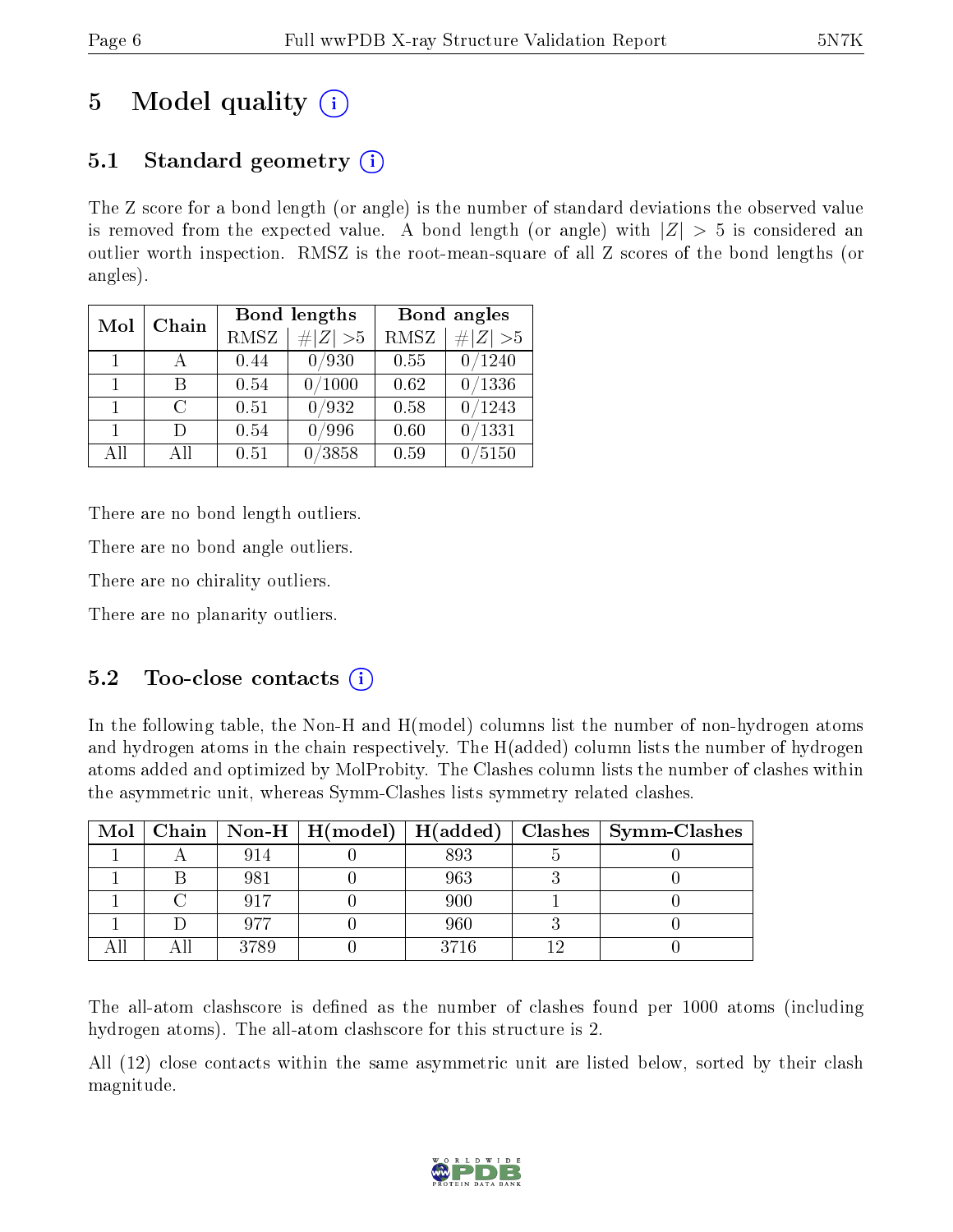| Atom-1            | Atom-2                         | Interatomic<br>distance $(A)$ | Clash<br>overlap<br>(A) |
|-------------------|--------------------------------|-------------------------------|-------------------------|
| 1:D:451:THR:HG23  | $1: D: 454: GLU: \overline{H}$ | 1.68                          | 0.59                    |
| 1: A:505: ARG:O   | 1: A:509: ILE: HG12            | 2.09                          | 0.53                    |
| 1:D:493:LEU:HD22  | 1: D: 498: GLU: HG3            | 1.91                          | 0.52                    |
| $1: A:507:$ SER:O | 1: A:511: GLU: HG2             | 2.13                          | 0.49                    |
| 1:B:490:MET:CE    | 1:B:506:ILE:HG22               | 2.46                          | 0.46                    |
| 1: A:486:LEU:HD13 | 1:A:486:LEU:C                  | 2.37                          | 0.45                    |
| 1: D: 503: HIS:C  | 1: D: 503: HIS: CD2            | 2.90                          | 0.45                    |
| 1:B:490:MET:HE2   | 1:B:506:ILE:HG22               | 2.00                          | 0.43                    |
| 1:B:493:LEU:HD22  | 1:B:498:GLU:HG3                | 2.01                          | 0.43                    |
| 1: A:483: PHE:CE1 | 1: A:487: ASP:OD2              | 2.74                          | 0.41                    |
| 1: A:479: VAL:O   | 1:A:482:LYS:HB3                | 2.21                          | 0.41                    |
| 1:C:514:LYS:HA    | 1:C:517:LYS:HG2                | 2.02                          | (0.40)                  |

There are no symmetry-related clashes.

### 5.3 Torsion angles  $(i)$

#### 5.3.1 Protein backbone (i)

In the following table, the Percentiles column shows the percent Ramachandran outliers of the chain as a percentile score with respect to all X-ray entries followed by that with respect to entries of similar resolution.

The Analysed column shows the number of residues for which the backbone conformation was analysed, and the total number of residues.

| Mol | Chain   | Analysed        | Favoured     | Allowed  | Outliers         | Percentiles |     |
|-----|---------|-----------------|--------------|----------|------------------|-------------|-----|
|     | A       | 102/115(89%)    | $102(100\%)$ |          |                  | 100         | 100 |
|     | B       | $113/115(98\%)$ | 112 (99%)    | $1(1\%)$ |                  | 100         | 100 |
|     | $\rm C$ | $103/115(90\%)$ | 102(99%)     | $1(1\%)$ |                  | 100         | 100 |
|     | D       | 112/115(97%)    | 111 $(99\%)$ | $1(1\%)$ | $\left( \right)$ | 100         | 100 |
| All | All     | $430/460(94\%)$ | 427 (99%)    | $3(1\%)$ |                  | 100         | 100 |

There are no Ramachandran outliers to report.

#### 5.3.2 Protein sidechains  $(i)$

In the following table, the Percentiles column shows the percent sidechain outliers of the chain as a percentile score with respect to all X-ray entries followed by that with respect to entries of similar resolution.

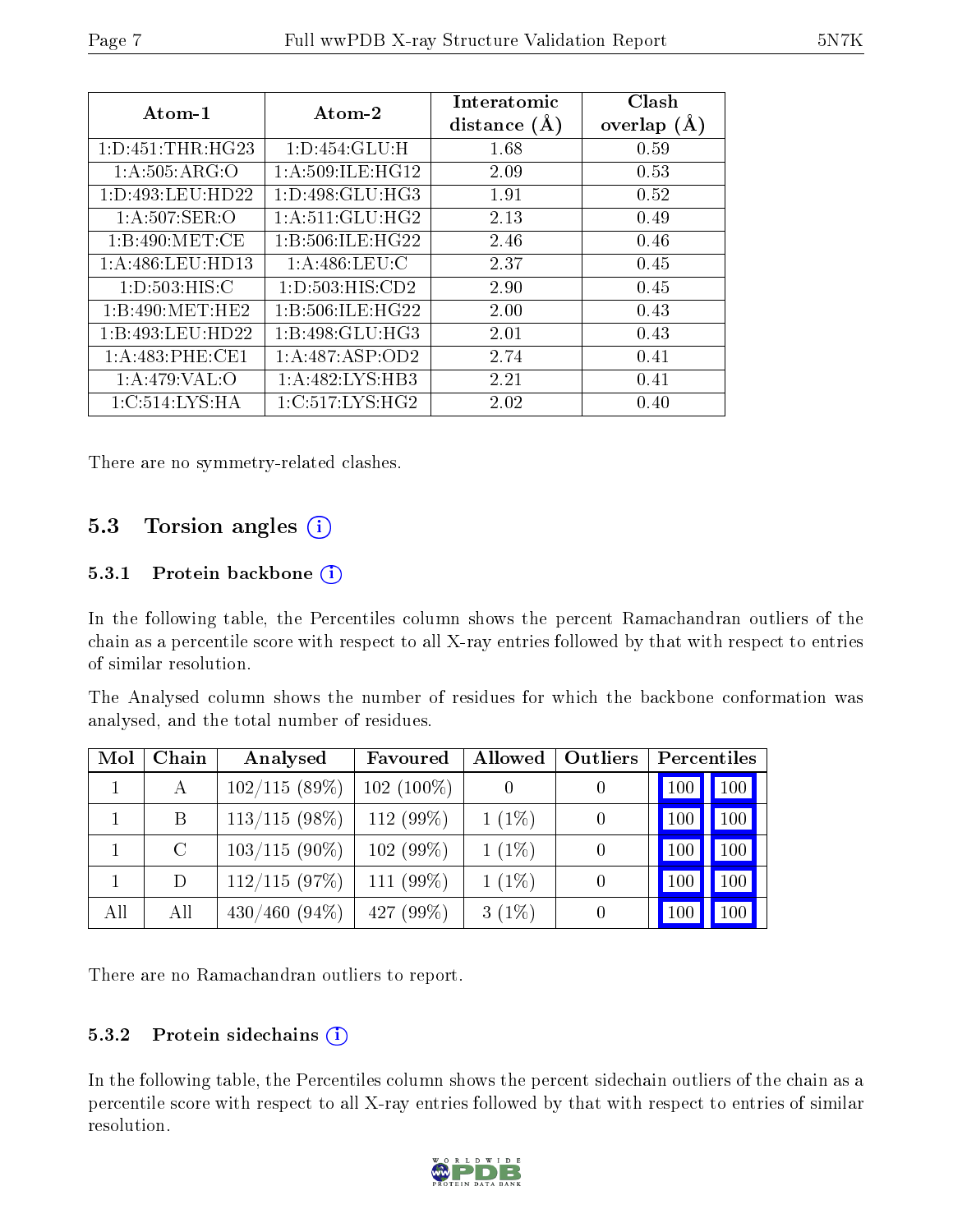| Mol | Chain         | Analysed         | Rotameric     | <b>Outliers</b> | Percentiles |     |
|-----|---------------|------------------|---------------|-----------------|-------------|-----|
|     | $\mathbf{A}$  | $101/109$ (93\%) | $101 (100\%)$ |                 | 100         | 100 |
|     | B             | $109/109(100\%)$ | $109(100\%)$  |                 | 100         | 100 |
|     | $\mathcal{C}$ | $102/109$ (94\%) | $102(100\%)$  |                 | 100         | 100 |
|     | D             | $109/109(100\%)$ | $109(100\%)$  |                 | 100         | 100 |
| All | All           | $421/436$ (97\%) | 421 $(100\%)$ |                 | 100         | 100 |

The Analysed column shows the number of residues for which the sidechain conformation was analysed, and the total number of residues.

There are no protein residues with a non-rotameric sidechain to report.

Some sidechains can be flipped to improve hydrogen bonding and reduce clashes. There are no such sidechains identified.

#### 5.3.3 RNA (1)

There are no RNA molecules in this entry.

#### 5.4 Non-standard residues in protein, DNA, RNA chains  $(i)$

There are no non-standard protein/DNA/RNA residues in this entry.

#### 5.5 Carbohydrates  $(i)$

There are no carbohydrates in this entry.

#### 5.6 Ligand geometry  $(i)$

There are no ligands in this entry.

#### 5.7 [O](https://www.wwpdb.org/validation/2017/XrayValidationReportHelp#nonstandard_residues_and_ligands)ther polymers  $(i)$

There are no such residues in this entry.

#### 5.8 Polymer linkage issues  $(i)$

There are no chain breaks in this entry.

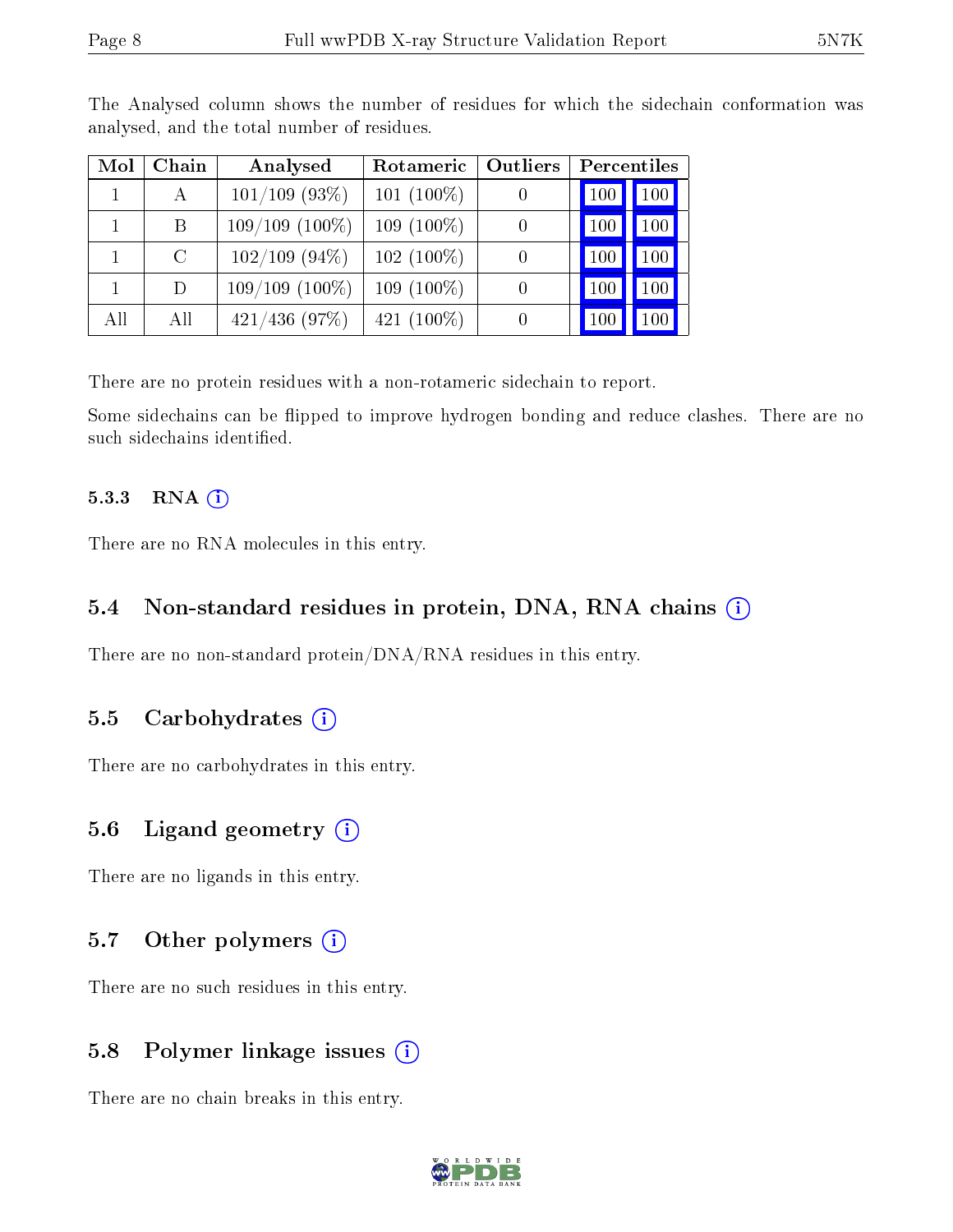## 6 Fit of model and data  $(i)$

### 6.1 Protein, DNA and RNA chains  $(i)$

In the following table, the column labelled  $#RSRZ> 2'$  contains the number (and percentage) of RSRZ outliers, followed by percent RSRZ outliers for the chain as percentile scores relative to all X-ray entries and entries of similar resolution. The OWAB column contains the minimum, median,  $95<sup>th</sup>$  percentile and maximum values of the occupancy-weighted average B-factor per residue. The column labelled ' $Q< 0.9$ ' lists the number of (and percentage) of residues with an average occupancy less than 0.9.

| Mol | Chain   | Analysed         | $<$ RSRZ $>$ | $\rm \#RSRZ{>}2$      | $OWAB(A^2)$       | Q <sub>0.9</sub> |
|-----|---------|------------------|--------------|-----------------------|-------------------|------------------|
|     | A       | $106/115(92\%)$  | 0.25         | $9(8\%)$<br>5<br>10   | 76, 119, 172, 180 |                  |
|     | B       | $115/115$ (100%) | $-0.18$      | 100<br>$0$   100      | 61, 85, 124, 143  |                  |
|     | $\rm C$ | $107/115(93\%)$  | $-0.03$      | $(0\%)$<br>80<br>84   | 56, 87, 132, 151  |                  |
|     | D       | $114/115(99\%)$  | $-0.19$      | 100<br><b>100</b>     | 59, 83, 137, 181  |                  |
| All | All     | $442/460$ (96\%) | $-0.05$      | $10(2\%)$<br>60<br>50 | 56, 91, 148, 181  |                  |

All (10) RSRZ outliers are listed below:

| Mol | Chain | Res | <b>Type</b> | <b>RSRZ</b> |
|-----|-------|-----|-------------|-------------|
| 1   | А     | 483 | PHE         | 4.0         |
| 1   | А     | 486 | LEU         | 3.9         |
| 1   | A     | 482 | LYS         | 3.4         |
| 1   | A     | 501 | <b>GLN</b>  | 3.3         |
| 1   | A     | 508 | ${\rm ARG}$ | 3.3         |
| 1   | А     | 488 | ALA         | 2.9         |
| 1   | А     | 505 | $\rm{ARG}$  | 2.9         |
| 1   | C     | 497 | SER         | 2.3         |
| 1   | А     | 541 | <b>GLN</b>  | 2.2         |
| 1   |       | 479 | VAI.        | 2.0         |

### 6.2 Non-standard residues in protein, DNA, RNA chains  $(i)$

There are no non-standard protein/DNA/RNA residues in this entry.

### 6.3 Carbohydrates  $(i)$

There are no carbohydrates in this entry.